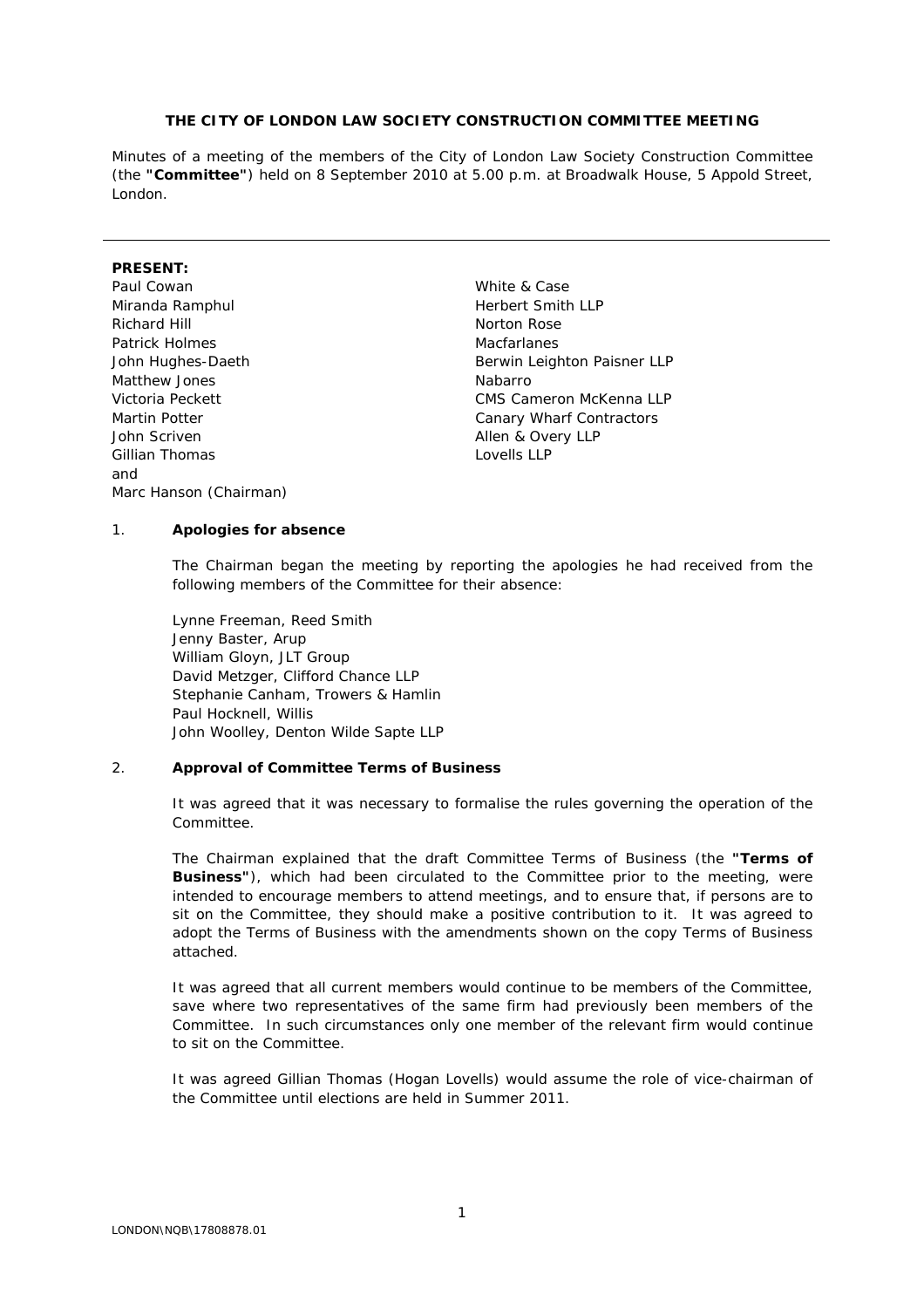## 3. **Third Party Rights**

The Committee had previously made plain its support for the use of Third Party Rights (**"TPRs"**), and had submitted a paper on this subject to the CLLS Land Law Committee (the **"Land Law Committee"**). The Land Law Committee agreed with the paper but asked for it to be redrafted to be more public-facing. The intention was to use it to promote the use of TPR's to surveyors and banks. Gillian Thomas (Hogan Lovells) agreed to reissue the TPR paper.

The SCL meeting on TPRs which had taken place on 7 September 2010 was discussed. The majority of attendees at the SCL meeting had shown their support for TPRs, but this support had by no means been unanimous, and there was still a perception that there was something to be nervous of when using TPRs.

The Committee discussed the fact that there were still many organisations and individuals in the construction industry who would not be convinced as to the viability of using TPRs until case law explicitly clarified that TPRs are enforceable.

It was agreed that, going forward, the Committee should liaise with the BPF and RICS to promote TPRs.

The Committee agreed that it should offer training sessions to members of the construction industry on the role of TPRs in order to alleviate concerns regarding the use of TPRs. Victoria Peckett (CMS Cameron McKenna) was due to carry out a training talk on construction law issues for the RICS on 24<sup>th</sup> November and agreed to promote TPR's in her talk.

#### 4. **Fit-out Contract Insurance Initiative**

The Chairman stated that this issue had been discussed by the Committee, the CLLS Insurance Committee and the Land Law Committee, that it had received attention in the press, and that there was now recognition that it was an important issue which needed to be addressed when fitout works by a tenant in a landlord's building were planned.

The Committee discussed whether a standard solution to the problem was required, and the question was raised whether JCT should take this into consideration in relation to its updated contracts. The Committee agreed that JCT guidance on this point would be a very good idea, and it was noted that Bill Gloyn (AON) had been asked to write something for the JCT on this.

It was agreed that the Chairman and Gillian Thomas (Hogan Lovells) would continue to take this matter forward in conjunction with the Land Law Committee.

### 5. **Training Sessions**

The Committee agreed that it would be useful to repeat the entry level training sessions last held in 2008. A date in November 2011 was considered suitable.

#### 6. **EU Commission Green Paper on Contract Law**

The Chairman stated that the aim of the EU Commission Green Paper on Contract Law (the **"Paper"**) was to consider whether it would be advantageous to harmonise EU contract law. The Paper was currently subject to public consultation. The Ministry of Justice has issued a "call for evidence" to inform its response to the Paper. The Committee agreed that it should make representations to both the MoJ and the EU.

The Committee discussed the options in the Paper which ranged from agreeing that there should be a full civil code harmonising contract law throughout the EU to, at the other extreme, merely publishing the findings of the consultation exercise.